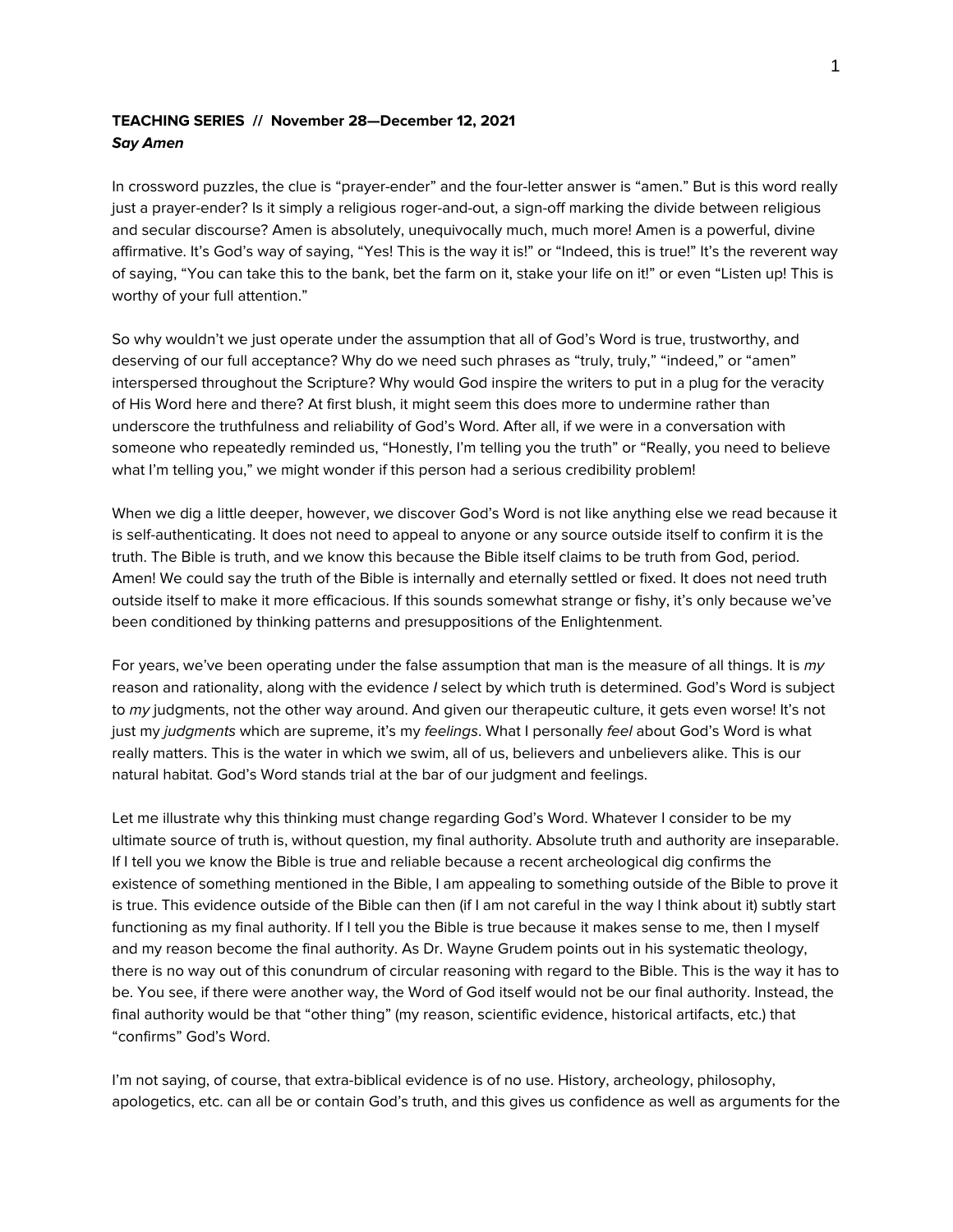reliability of God's Word. What I am saying is this: One of the biggest blind spots or biases we bring to our study of the Bible is the idea we ourselves are the final authority and court of appeal as it pertains to God's Word. We give it our amen only because we might concur with what it says based on what we feel, believe, or have been taught. Whether we are aware of it or not, when our thinking functions in this way, it hinders our ability to simply trust His Word above all else. It puts us in control and keeps us from saying amen in our hearts to all God is revealing to us—especially those things that challenge our misguided and cherished assumptions. Instead of approaching God's Word like a little child with our imagination wide open, humble, and ready to receive, we often come with hidden agendas.

Jesus once told the Pharisees, "You search the Scriptures because you think that in them you have eternal life; it is these that testify about Me; and you are unwilling to come to Me so that you may have life" (John 5:39-40). If you've studied the Bible much, you know many of the Pharisees would not believe the testimony of God's incarnate Word, Jesus Christ. Why not? Because Jesus did not meet their expectations or assumptions. In some ways, when we withhold our hearty amen, we betray a pattern of thinking not unlike those Pharisees! We want God on our terms, not His.

In the Sermon on the Mount (Matthew 5-7), Jesus repeatedly uses the phrase, "You have heard that it was said...but I say to you..." (Matthew 5:21-44). It's clear from this expressive idiom He is not just putting another opinion on the table for consideration. No, without citing any authority other than His own words, He effectively tells His listeners, "Whatever you've heard from all your esteemed rabbis, My Word is the final Word!" That the people understood this is what Jesus meant can be seen by the editorial comment Matthew makes at the end of Jesus' sermon: "When Jesus had finished these words, the crowds were amazed at His teaching; for He was teaching them as one having authority, and not as their scribes" (Matthew 7:28-29). You see, when the scribes taught, they always cited some respected rabbinical authority to add weight to their teaching. Jesus did no such thing. He didn't need to. His Word is, was, and always will be the final Word.

If "Amen" is God's own seal of approval that His Word is truth and can be trusted, then our amen is far more than an ending of a prayer. Our amen is an echo and a fitting response to God's Amen; it is our way of saying, "Yes God, we have heard what You've said and we agree wholeheartedly! We agree that You alone are the only Savior; we agree that Your Word is trustworthy and true; we agree that You are able to keep us from falling; we agree that You love us and have released us from our sins by Your blood, and that You are coming again. We agree with all of this, not because we have reasoned all these things out, but because You have revealed them to us in Your great love by Your Holy Spirit." Amen!

As we conclude our study in the one-year chronological Bible, think of these last few weeks as a chance to say amen to all God has taught us this past year. The passages we will be absorbing in Galatians, Corinthians, Jude, and Revelation (with a break for our Christmas sermon) all end with an emphatic amen. God has spoken; let's respond with AMEN!

#### **November 28 //** *Say Amen* **// Galatians 1:1-15 // John**

It is one of the earliest letters of the New Testament and it couldn't have come at a more crucial time. The unity of the church was at stake: Is a person's relationship with God in any way determined by race, gender, or social class? Must Gentiles adopt certain Jewish practices before they can be Christians in good standing? Is salvation in *our* hands? Is it something God starts and we finish with our good works? These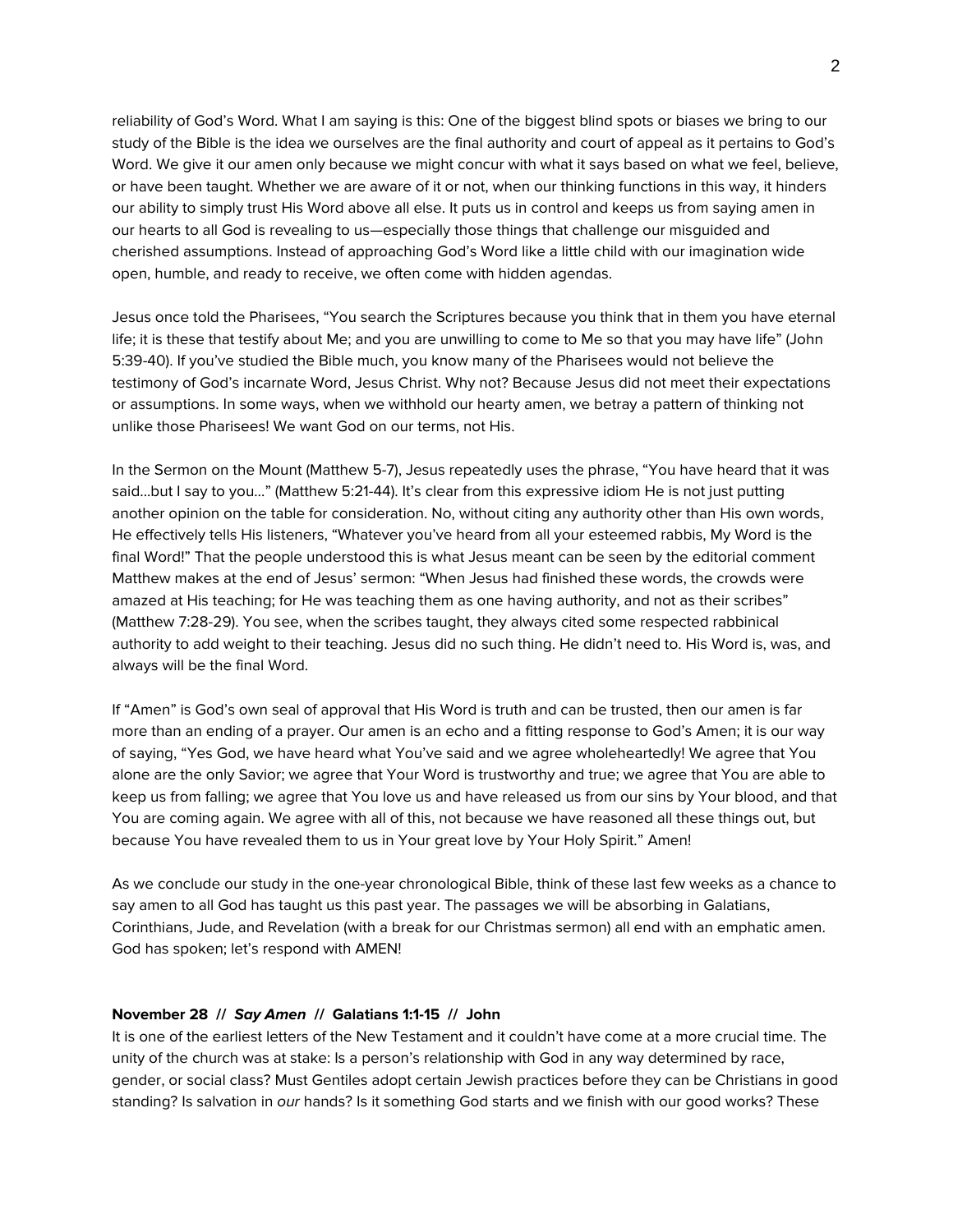were some of the questions Paul dealt with when writing to the first-century churches of Galatia. And these are questions we still wrestle with today. If you doubt this, just think about how rigid and divided people have become on questions of alleged racial superiority and inferiority. Or browse through the latest offerings of the unending list of self-help books on the market.

The truth is human beings have always had a tendency to believe they have something redemptive to contribute as far as salvation is concerned. Whether people believe they are too bad to be saved or too good not to be saved, the problem is and always has been the same: the idea that salvation is about our goodness, not God's. In his letter to the Galatians, Paul the Apostle deconstructs this deceit in the very first verses. In describing Jesus as having given Himself for our sins so He might rescue us (Galatians 1:4), in one fell swoop Paul effectively takes salvation out of our hands and puts it in the hand of God. In using the word "rescue," he makes it clear God has done for us what we could never do for ourselves. Simply put, we who need to be rescued cannot save ourselves. We bring nothing but our sins. He gives us the righteousness of His Son. To this we can all say amen!

## **December 5 //** *Say Amen* **// 2 Corinthians 1:15-22 // Scott**

Have you ever had to make a last-minute change of plans? Of course you have! Though God doesn't change, our circumstances do, and we have to make adjustments. In the first century, Paul the Apostle had to change his travel plans and sadly, when he was unable to visit his friends in the Greek city of Corinth, some held it against him. Critical Christians in the church at Corinth accused Paul of not being a man of his word. They were saying, "Paul cannot be trusted. He says one thing and then he does another!"

Remarkably, Paul's greatest concern was not the slanderous accusations directed against him. Paul's greatest fear was that the Corinthians might conclude that if he could not be trusted, then the message of the gospel he proclaimed could not be trusted either. This was Paul's worst nightmare! So what does he do? He pivots from what the Corinthians were saying about him to what they needed to know about God and His Word. God's Word can be trusted, and all the proof you need can be found in Jesus Christ. All the promises of God find their fulfillment in Jesus. To this we can say a hearty amen!

#### **December 12 //** *Say Amen* **// Jude 1:24-25 // Scott**

The tiny little book of Jude is a great big smackdown on posers who had crept into the church. They were trying to advance a weird teaching that apparently denied sensual sins were a serious problem for those who indulged in them. To this destructive heresy Jude took exception, warning the true believers to reject this alien faith and instead contend for the faith that was once and for all delivered to God's holy people.

With so many bizarre and unbiblical teachings floating around us today, Jude is a wonderful reminder of two very important truths. What you believe really matters because those beliefs will shape your life, whether for good or evil. And even though counterfeit faiths may abound, our God is able to keep us from falling and to present us before His glorious presence without fault and with great joy. This is comforting reassurance to which we can say amen!

## **December 19 //** *Christmas Sermon*